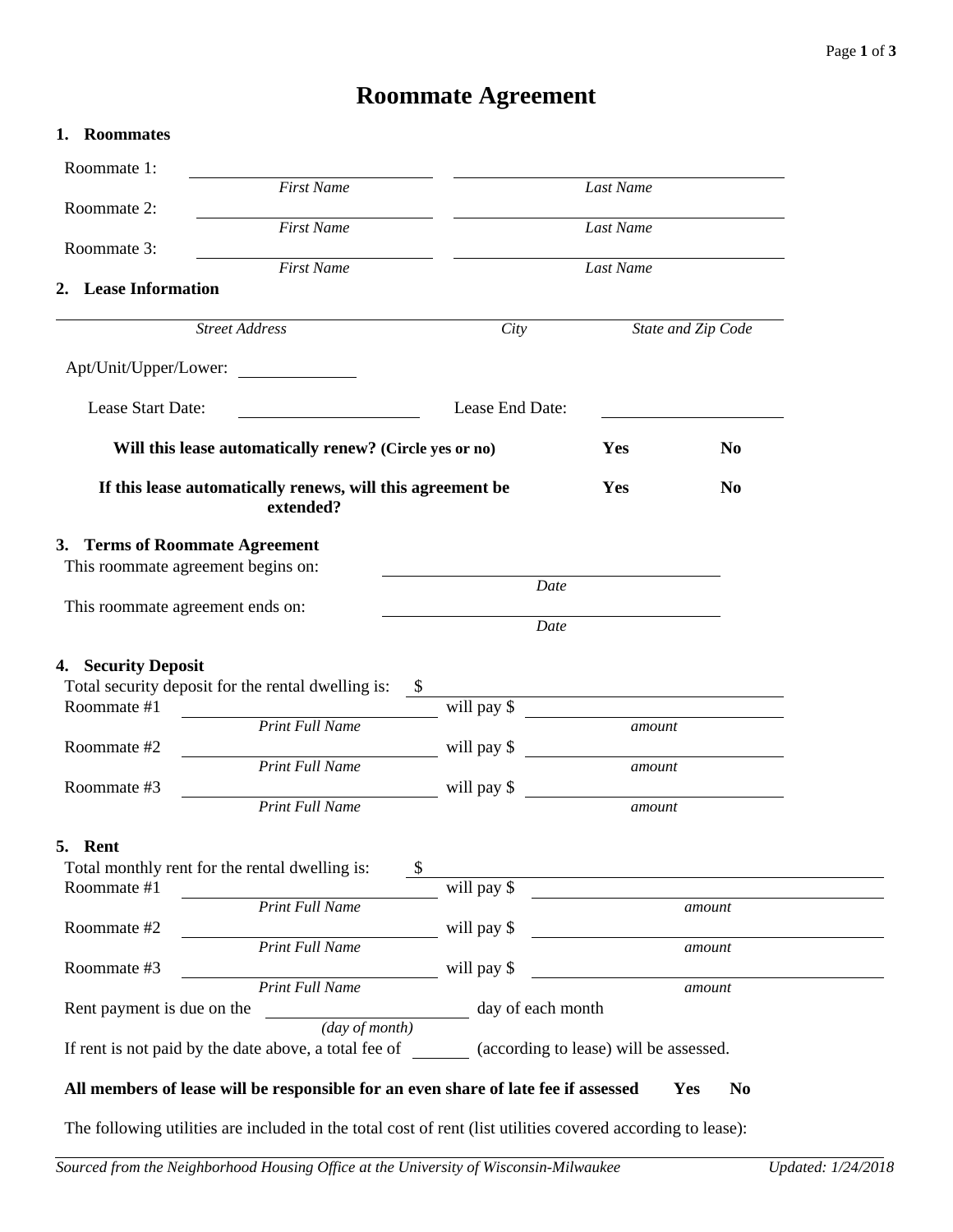**6. Utilities** *Each roommate initial next to each applicable statement*

|                                                                                                       | The cost of utilities will be evenly distributed amongst roommates.<br>Roommates elect other agreement: Please list below |                                                                                                                                                                                                                                                             |
|-------------------------------------------------------------------------------------------------------|---------------------------------------------------------------------------------------------------------------------------|-------------------------------------------------------------------------------------------------------------------------------------------------------------------------------------------------------------------------------------------------------------|
|                                                                                                       | specified by all.<br>Roommates elect other agreement: Please list below                                                   | All roommates agree to pay designated bill payer (one of roommates) on the date                                                                                                                                                                             |
| WE Energies (Gas and/or Electric)                                                                     |                                                                                                                           | Bill will be paid by (name):<br>Date bill will be paid: <u>Date \$ is due to payer:</u>                                                                                                                                                                     |
|                                                                                                       |                                                                                                                           |                                                                                                                                                                                                                                                             |
| Roommate initials                                                                                     |                                                                                                                           |                                                                                                                                                                                                                                                             |
| Water/Sewer                                                                                           |                                                                                                                           | Bill will be paid by (name):<br>Date \$ is due to payer:<br>Date \$ is due to payer:<br>Date \$ is due to payer:                                                                                                                                            |
| Roommate initials                                                                                     |                                                                                                                           |                                                                                                                                                                                                                                                             |
| Other Utilities:                                                                                      |                                                                                                                           |                                                                                                                                                                                                                                                             |
|                                                                                                       |                                                                                                                           | Bill will be paid by ( <i>name</i> ):<br>Date \$ is due to payer:<br>Date \$ is due to payer:<br>                                                                                                                                                           |
| $Roommate$ initials                                                                                   |                                                                                                                           |                                                                                                                                                                                                                                                             |
| Please explain other utilities listed above:                                                          |                                                                                                                           |                                                                                                                                                                                                                                                             |
|                                                                                                       |                                                                                                                           |                                                                                                                                                                                                                                                             |
|                                                                                                       | specified by all.<br>Roommates elect other agreement: Please list below                                                   | All roommates agree to pay designated bill payer (one of roommates) on the date                                                                                                                                                                             |
|                                                                                                       |                                                                                                                           |                                                                                                                                                                                                                                                             |
|                                                                                                       |                                                                                                                           |                                                                                                                                                                                                                                                             |
| Roommate initials                                                                                     |                                                                                                                           |                                                                                                                                                                                                                                                             |
|                                                                                                       | Bill will be paid by (name):                                                                                              |                                                                                                                                                                                                                                                             |
|                                                                                                       | Date bill will be paid:                                                                                                   | Date \$ is due to payer:                                                                                                                                                                                                                                    |
| Roommate initials                                                                                     |                                                                                                                           |                                                                                                                                                                                                                                                             |
|                                                                                                       | Bill will be paid by (name):                                                                                              |                                                                                                                                                                                                                                                             |
|                                                                                                       |                                                                                                                           |                                                                                                                                                                                                                                                             |
| Roommate initials                                                                                     |                                                                                                                           | Date bill will be paid: Date \$ is due to payer:                                                                                                                                                                                                            |
|                                                                                                       |                                                                                                                           | <u> 1989 - Johann Stein, syntysk politiker (* 1989)</u>                                                                                                                                                                                                     |
|                                                                                                       |                                                                                                                           |                                                                                                                                                                                                                                                             |
|                                                                                                       |                                                                                                                           |                                                                                                                                                                                                                                                             |
|                                                                                                       |                                                                                                                           |                                                                                                                                                                                                                                                             |
|                                                                                                       |                                                                                                                           |                                                                                                                                                                                                                                                             |
|                                                                                                       |                                                                                                                           | days notice must be given by any roommate who moves out before lease end.<br>If for any reason a roommate must move, they will continue to pay their share of the<br>rent and bills until the end of the lease, unless a replacement or subletter is found. |
|                                                                                                       | Replacement roommate/subletter must be agreed upon with all roommates.                                                    |                                                                                                                                                                                                                                                             |
|                                                                                                       |                                                                                                                           | Damages are the responsibility of the roommate (or their guests) who caused the                                                                                                                                                                             |
| Internet:<br>TV:<br>Other Amenities:<br>Please explain other utilities listed above:<br>8. Moving Out | damages.<br>Cleaning of the rental will be shared before anyone moves.                                                    |                                                                                                                                                                                                                                                             |